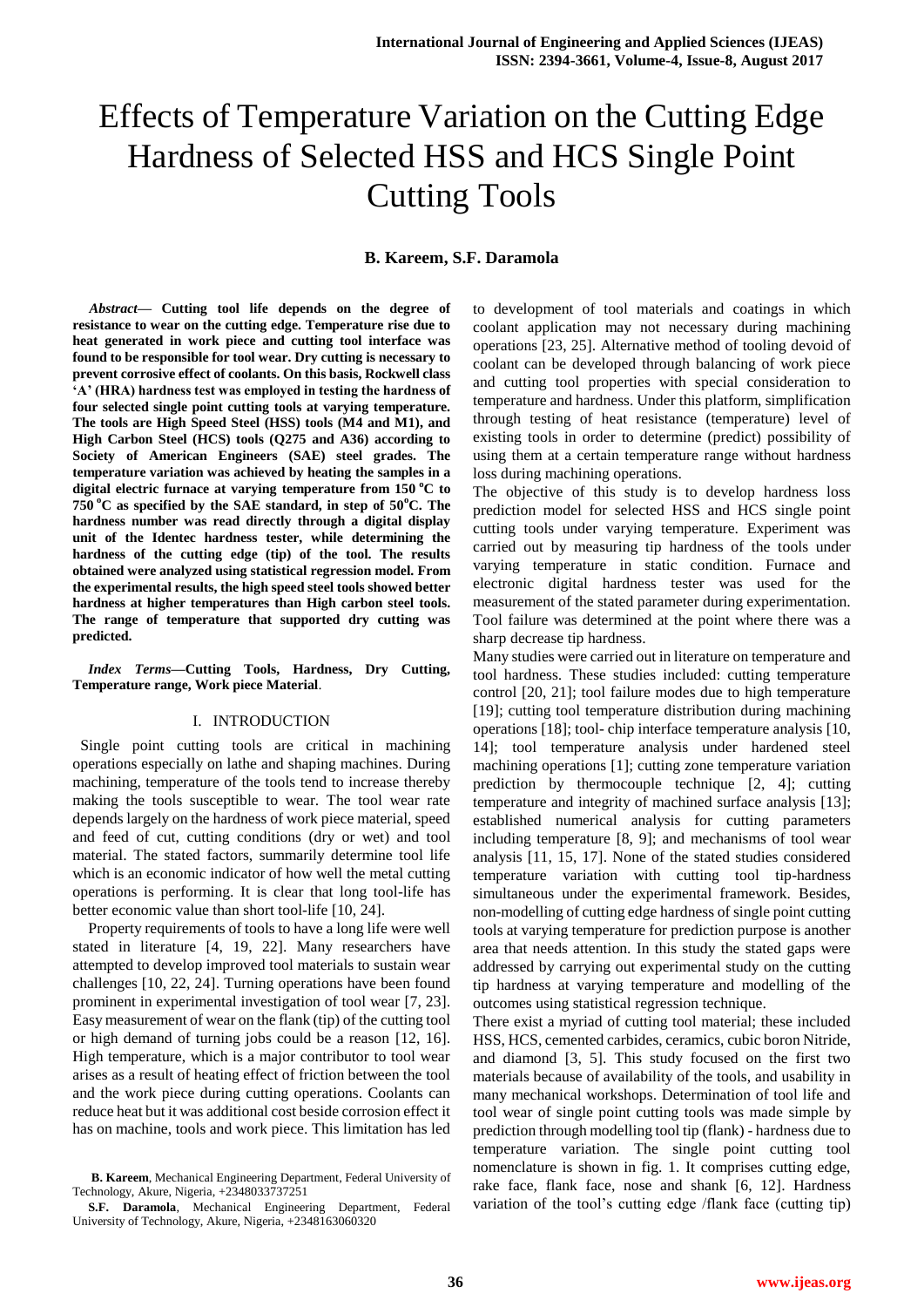with the change in temperature was studied and the results presented in this paper.



## II. MATERIALS AND METHOD

## *A. Materials*

Four selected single point cutting tools were tested for their hardness within a temperature range of  $150^{\circ}$ C -  $750^{\circ}$ C, in step of  $50^0$ C. The selected tools are High Speed Steel (HSS) tools of models M4 (standard) and M1 (intermediate)(according to the Society of American Engineers, SAE steel grades and under the class of T11304 and T11301 respectively according to American Iron and Steel Institute, AISI classification), and High Carbon Steel (HCS) tools of models Q275 (standard) and A36 (intermediate) (according to SAE steel grades and under the class of AISI 1561 and AISI 1095 respectively according to AISI classification). The chemical composition of the tools are shown in table 1. The presence of higher percentage of carbon, tungsten and some vital alloying elements in the chemical composition of high carbon steel (HCS) and high speed steel (HSS) tools were responsible for the superiority of the standard tool steels over the intermediate tool steels (table 1).The choice of high carbon steel and high speed steel materials for experimental work is principally because of the ability of these materials to retain their hardness at reasonably high temperatures under a permissive range of cutting parameters. Besides, the tools have wide applications in most lathe cutting/turning operations. Other major materials used for the experiment are digital electric furnace and a Rockwell class A hardness measuring machine known as Identic. The chemical composition results shown in table 3 are similar to the tools' manufacturers' specifications.

Table 1 Chemical Composition of the base materials in Tool Steel Samples (wt %)

| Elements       | HSS <sub>1</sub> | HSS <sub>2</sub> | HCS <sub>1</sub> | HCS <sub>2</sub> |
|----------------|------------------|------------------|------------------|------------------|
|                | $(wt\% )$        | $(wt\% )$        | $(wt\% )$        | $(wt\% )$        |
| Carbon $(C)$   | 1.33             | 0.83             | 0.90             | 0.70             |
| Silicon (Si)   | 0.33             | 0.33             | 0.60             | 0.40             |
| Chromium (Cr)  | 4.13             | 3.75             | 0.80             | 0.60             |
| Vanadium (V)   | 2.50             | 1.18             |                  |                  |
| Tungsten (W)   | 5.88             | 1.75             |                  |                  |
| Molybdenum (M) | 5.63             | 8.70             | 1.10             | 1.05             |
| Manganese (Mn) |                  |                  | 0.90             |                  |
| Copper $(Cu)$  |                  |                  | 0.55             | 0.45             |
| Nickel (Ni)    |                  |                  |                  | 0.3              |
| Sulphur $(S)$  |                  |                  |                  | 0.05             |

#### *B. Experimental*

The aim of the experiment is to determine how the

hardness of the cutting tools vary with temperature change. The objective is to determine the permissive temperature range at which the individual cutting tool can retain its hardness before failure. The type of hardness test employed for this experimental work is Rockwell A class hardness test. This test method by application of force proved to be a major advance in the world of hardness testing. It enabled the user to perform an accurate hardness test on a variety of sized parts in just a few seconds. The type of hardness tester used for this experimental work is shown in fig. 2. The Model -4150AK digital Rockwell hardness tester is a mechanical/electrical hardness testing instrument, which comprises; digital display device, microcomputer control lift, release screw and automatic feedback lock, rotary wheels, and printer. The machine was designed to completely eliminate error and Produced in 2007 by Indentec Hardness Testing Machine Limited, West Milando, United Kingdom. For this tester, force application, indentation, hardness value display, and general operational automation methods are simplified.



Fig. 2 Model -4150AK Digital Rockwell Hardness Testing Machine



Fig. 3.Digital Electric furnace (Blast Air Oven of KX350A Model)

Other notable Equipment used for the experimental work include: a digital electric furnace called 'blast air oven' of KX350A model produced by KENXIN International Company Limited (Fig. 3); a motorized reciprocating compressor; and a spring controlled tongue.

The four samples of cutting tool steel were tested for their hardness within a temperature range of  $150^{\circ}$ C -750<sup>o</sup>C, in step of 50<sup>o</sup>C. The type of hardness test employed was Rockwell class 'A' (HRA). The type of penetrator used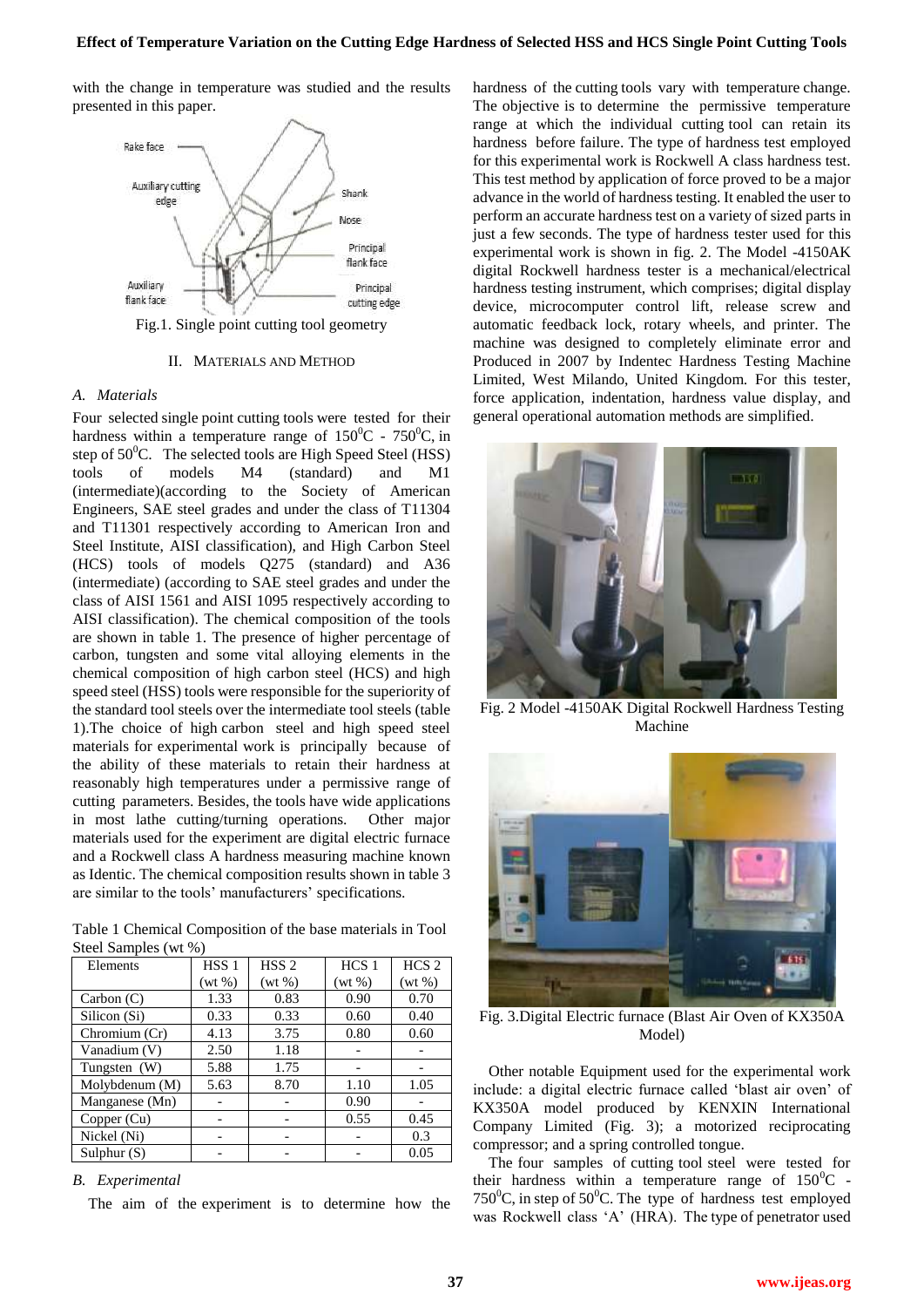is diamond (brale) of 10kgf minor load and 60kgf major load. Tests were made with the Rockwell hardness tester by applying two loads on the part to be tested. The first load was the minor load, the second, the major load. The Rockwell tester measured the linear depth of penetration. The difference in depth of penetration produced by applying a minor load and then a major load was translated into a hardness number. This number was read directly by using a digital display unit on the Identec hardness measuring machine in the experimental work under consideration.

A shallow penetration indicates a high degree of hardness and a high hardness number. A deep penetration indicates a lower degree of hardness and a low hardness number. In general, the harder the material, the greater its ability to resist deformation. Different penetrator points are used on Rockwell testers depending on the hardness of the material. Diamond (brale) penetrator of 10kgf load was used for this experimental work and this is referred to as minor load. The samples are first heated in a digital electric furnace (Fig. 3) to the required temperature and then placed on the measuring surface (anvil) of a digital hardness measuring machine known as Identec which displayed the hardness at that temperature after the required impact has been given to the sample by the diamond penetrator. The hardness of each sample was determined at every 500C up to final temperature of 750°C. Readings were taken at cutting tool tip (flank) three/four times for each of the tools (table 2). Average values of the three/four readings to the nearest whole numbers were then determined and chosen as the hardness number as shown in table 3.

For each experimental run, anvil and indenter of the hardness tester were properly cleaned and seated well. Seating test using a material having a uniform hardness was carried and repeated until successive measurement values showed no trend of increasing or decreasing hardness. Tools (samples) were placed on the anvil by means of spring controlled tongue. The contact area between a well-supported test material and the anvil was cleansed of dirt, dust or lubricant using ethyl alcohol and dried with lint free cloth and filtered air. During the experimental run, indenters and anvil were protected from damage/scratch. The effect of Rockwell hardness testing cycle was assumed to be negligible on the hardness measured. The summary of the experimental steps is as follows: select and mount the appropriate penetrator/indenter and anvil in the hardness tester; put on the digital display unit (identec) power source and prepare it for the measurement; place the steel sample on the anvil; raise the anvil or lower the penetrator until it touches the tool sample; apply the minor load (this load is shown on the digital display unit), and set the hardness reading of the indicator at zero; apply the appropriate major load; reduce the kgf of the major load to the setting of the minor load; read the hardness from the digital display unit; reduce the minor load, move the tool cutting tip/edge to second, third or fourth location; record the hardness readings; and average the three/four hardness readings to determine the hardness value.

# *C. Modelling Method*

The results obtained from the experimental tests on the four different tool samples were analyzed using statistically regression model. For each regression equation, outcome of coefficient of determination showed a strong representation of experimental data. The most fitted hardness regression model for the tool sample was polynomial out of the list of statistical regression models tested namely: linear, logarithmic, inverse, quadratic, cubic, compound, power, growth, polynomial and exponential models. The chemical composition, experimental and modelling outcomes were discussed in the following section.

# III. RESULTS AND DISCUSSION

# *A. Chemical Composition Results*

The standard high speed steel tool of M4 grade has a high carbon content of 1.33% and it has a high percentage of both tungsten (5.88%) and molybdenum (5.63%) which principally accounts for its superiority over the intermediate high speed steel tool. The intermediate high speed steel tool is a relatively high alloy of speed steel of M1 grade with 0.83percent carbon (table 1). Although it has a high percentage of molybdenum (about 8.70%) in its chemical composition, the non-availability of cobalt and its relatively low percentage of other alloying elements like tungsten accounts for its inferiority over the standard high speed steel tool. However, the percentage of alloying elements in both high speed steel tools under experimental test is relatively a little above 10%.

The standard high carbon steel tool is a low alloy carbon steel of the Q275 grade having carbon content of 0.9% with other alloying elements in various proportions as specified in the table 1. The less availability of trace impurities and the presence of some alloying elements in reasonably high percentage accounts for the superiority of standard high carbon steel tool over the intermediate type. The intermediate high carbon steel is a relatively low alloy carbon steel of A36 grade with 0.70%carbon content. The presence of trace impurities of other elements like sulphur (about 0.05%) in the intermediate high carbon steel has a significant adverse effect on its quality. Its melting point is around  $1426 - 1538^{\circ}$ C. The percentage of alloying elements in both high carbon steel tools under experimental test is below 5%.

# *B. Experimental Test Results*

The results of the tests carried out on four different samples of steel tool materials are shown in tables 2 and 3. From the results, the Standard High Speed Steel (HSS1) tool retained its hardness of 77 HRA till  $500^{\circ}$ C before reduction occurred at a moderate rate up to 6500C. After this temperature geometric reduction in hardness took place up to the maximum temperature,  $750^{\circ}$ C. Between 7000C and  $750^{\circ}$ C, the tool can no longer function properly as wear/weakness was set in due to drastic reduction in hardness.

The Intermediate High Speed Steel (HSS2) on the other hand has a lower hardness of 72 HRA at  $150^{\circ}$ C which it retained up to 450<sup>°</sup>C. Between 500<sup>°</sup>C and 600<sup>°</sup>C, gradual reduction in hardness was set in. Above these temperatures, higher and steadily reduction in hardness occurred as low as 41 HRA, thereby rendering the tool unsuitable for certain machining operations. However, re-sharpening of the cutting edge or re-hardening of the tool surface can be carried out as a solution to this challenge.

Generally, it was deduced from the results (table 3) that the Standard High Speed Steel is harder than the Intermediate type. For example at  $150^{\circ}$ C, HSS1 had a hardness of 78 HRA which was higher than that of HSS2 with hardness of 72 HRA.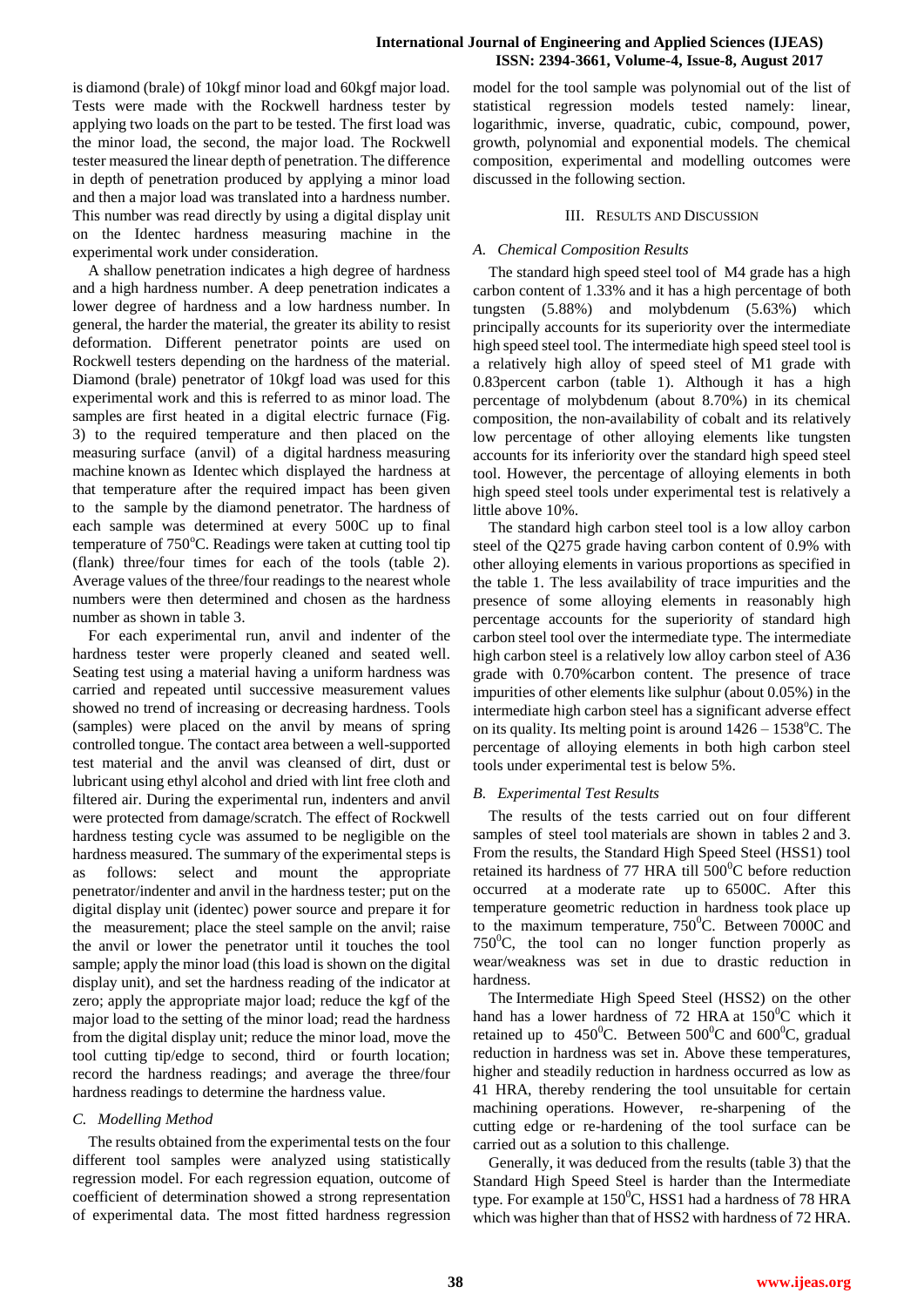Similarly, at  $750^{\circ}$ C, HSS1 had a hardness of 52 HRA while HSS2 had 41 HRA.

The Standard High Carbon Steel (HCS1) tool hardness value of 68 HRA at  $150^{\circ}$ C was maintained only up to  $250^{\circ}$ C. Slight reduction in hardness value was recorded between  $300^{\circ}$ C and  $450^{\circ}$ C. Beyond this, considerable reduction in hardness value was noticed. Hence, tool hardness (30HRA and 40HRA) at this temperature can only support machining of the plastic materials or other softer metals.

The intermediate high carbon steel (HCS 2) on the other hand has almost the same hardness with HCS1 at  $150^{\circ}$ C up to  $200^{\circ}$ C with just very little variation with similar mean values (table 3). At  $250^{\circ}$ C, gradual reduction in hardness values were recorded up to  $300^{\circ}$ C. Above this temperature, the hardness value began to fall sharply and stabilized at  $26$  HRA,  $750^{\circ}$ C.

In comparison, HCS1 tool was slightly harder than HCS2 at lower temperature,  $150^{\circ}$ C- 200<sup>°</sup>C. At temperature range of  $250^{\circ}$ C - 450  $^{\circ}$ C, the difference in hardness became pronounced as HCS1 almost maintained its initial hardness of 68 HRA at  $150^{\circ}$ C -  $450^{\circ}$ C , while HCS2 hardness decreased sharply from 68 HRA at  $150^{\circ}$ C to 38 HRA at  $450^{\circ}$ C. The technical indication of this is that HCS1 can still be used to machine even harder materials up to a temperature of  $450^{\circ}$ C while HCS2 can only be used successfully up to  $250^{\circ}$ C.

It can be concluded that the High Speed Steel (HSS1&2) tools can be viably used without loss of hardness within temperatures of  $650^{\circ}$ C and  $450^{\circ}$ C respectively, while the High Carbon Steels (HCS1&2) tools were operable within temperature limits of  $300^{\circ}$ C and  $200^{\circ}$ C, respectively (fig. 4).

# *C. Modelling Results*

Regression model summary obtained from experimental results for hardness prediction of the cutting tools are presented by equations 1-5. Polynomial models of order three (3) were found to be optimal because it possessed best/highest

coefficients of determination. This characteristics made its predicted hardness values similar to experimental outcomes in table 3. On this basis, polynomial model was found to give the best fit of experimental data out of regression models considered, namely; linear, logarithmic, inverse, quadratic, cubic, compound, power, growth, polynomial and exponential. Therefore, Rockwell hardness numbers predicted was formulated as:

$$
HRN = \left[a + bT + cT^2 + dT^3\right]
$$
 (1)

*HRN,* is Rockwell Hardness Number; a, b, c, and d, are the coefficients of various degrees of temperature, and T, is temperature in degree Celsius. The Rockwell Hardness Numbers (HRN) prediction model results are presented in "(2-5)" for the four tools' hardness outputs by applying the regression "(1)". *HRN<sub>HSS1</sub>* is the Rockwell hardness Number for standard High Speed Steel tool referred to as M4 , *HRN<sub>HSS2</sub>* is that of intermediate High Speed Steel referred to as M1 ; while, *HRNHCS1* and *HRNHCS2* are for standard High Carbon Steel and intermediate High Carbon Steel tools respectively.

$$
HRN_{HSS1} = 82.465 - 0.092T - 4*10^{-7}T^3 \tag{2}
$$

$$
HRN_{HSS2} = 71.292 - 0.001T + 7.55 \cdot 10^{-5}T^2 - 1.83 \cdot 10^{-7}T^3
$$
 (3)

$$
HRN_{HCS1} = 61.812 + 0.102T + 2.42 \cdot 10^{-7} T^3 \tag{4}
$$

$$
HRN_{HCS2} = 67.22 + 0.058T + 3.68 * 10^{-7}T^3 \tag{5}
$$

Table 2. Hardness Variations with Temperatures

| <b>TEMP</b><br>$(^{\circ}C)$ /<br><b>TOOLS</b> | 150  | 200  | 250  | 300  | 350  | 400  | 450  | 500  | 550  | 600  | 650  | 700  | 750  |
|------------------------------------------------|------|------|------|------|------|------|------|------|------|------|------|------|------|
| HSS <sub>1</sub>                               | 77.7 | 77.7 | 77.7 | 77.7 | 77.6 | 77.7 | 77.7 | 77.4 | 75.0 | 75.1 | 74.1 | 55.9 | 51.7 |
| (HRA)                                          | 77.8 | 77.7 | 77.5 | 77.8 | 77.7 | 77.5 | 77.5 | 77.7 | 75.1 | 75.1 | 74.1 | 56.1 | 47.9 |
|                                                | 77.7 | 77.7 | 77.7 | 77.6 | 77.6 | 77.5 | 77.8 | 77.8 | 74.8 | 74.9 | 74.4 | 56.0 | 52.0 |
|                                                | 77.7 | 77.7 | 77.8 | 77.7 | 77.7 | 78.1 | 77.7 | 77.7 | 75.1 | 74.9 | 74.4 | 56.1 | 52.1 |
| HHS <sub>2</sub>                               | 72.5 | 72.0 | 72.1 | 72.0 | 72.1 | 72.0 | 66.4 | 65.2 | 65.2 | 64.6 | 43.2 | 42.1 | 40.7 |
| (HRA)                                          | 72.7 | 71.9 | 72.1 | 71.1 | 72.1 | 72.0 | 66.4 | 65.0 | 65.0 | 64.8 | 44.9 | 42.0 | 40.7 |
|                                                | 72.5 | 72.3 | 72.0 | 70.0 | 72.4 | 72.1 | 67.7 | 65.2 | 65.2 | 64.0 | 43.2 | 42.3 | 40.5 |
|                                                | 72.5 | 72.4 | 72.0 | 71.1 | 72.0 | 72.0 | 67.7 | 65.2 | 65.2 | 64.6 | 42.3 | 42.0 | 40.5 |
| HCS <sub>1</sub>                               | 68.5 | 68.5 | 68.5 | 66.6 | 63.4 | 63.5 | 63.4 | 47.3 | 44.2 | 42.9 | 40.8 | 38.8 | 35.2 |
| (HRA)                                          | 68.4 | 68.6 | 68.4 | 67.8 | 63.2 | 63.1 | 63.4 | 47.3 | 45.7 | 42.9 | 40.9 | 39.2 | 35.1 |
|                                                | 68.7 | 67.9 | 67.9 | 66.6 | 63.1 | 63.4 | 63.1 | 47.2 | 45.8 | 42.5 | 40.8 | 39.9 | 35.1 |
|                                                | 68.5 | 68.5 | 68.5 | 66.4 | 63.2 | 63.4 | 63.4 | 47.3 | 45.8 | 42.8 | 40.8 | 39.9 | 35.4 |
| HCS <sub>2</sub>                               | 68.5 | 67.4 | 64.4 | 63.1 | 48.3 | 43.5 | 38.5 | 35.6 | 35.4 | 43.0 | 32.0 | 31.1 | 26.3 |
| (HRA)                                          | 68.2 | 68.1 | 66.0 | 61.2 | 48.3 | 43.5 | 38.2 | 37.1 | 35.1 | 34.1 | 32.0 | 30.1 | 26.3 |
|                                                | 68.5 | 68.5 | 64.3 | 61.1 | 48.5 | 44.6 | 38.2 | 37.1 | 35.1 | 34.0 | 32.0 | 31.0 | 26.3 |
|                                                | 68.3 | 68.5 | 64.4 | 61.1 | 47.1 | 43.5 | 38.4 | 35.7 | 35.1 | 34.0 | 32.0 | 31.1 | 26.3 |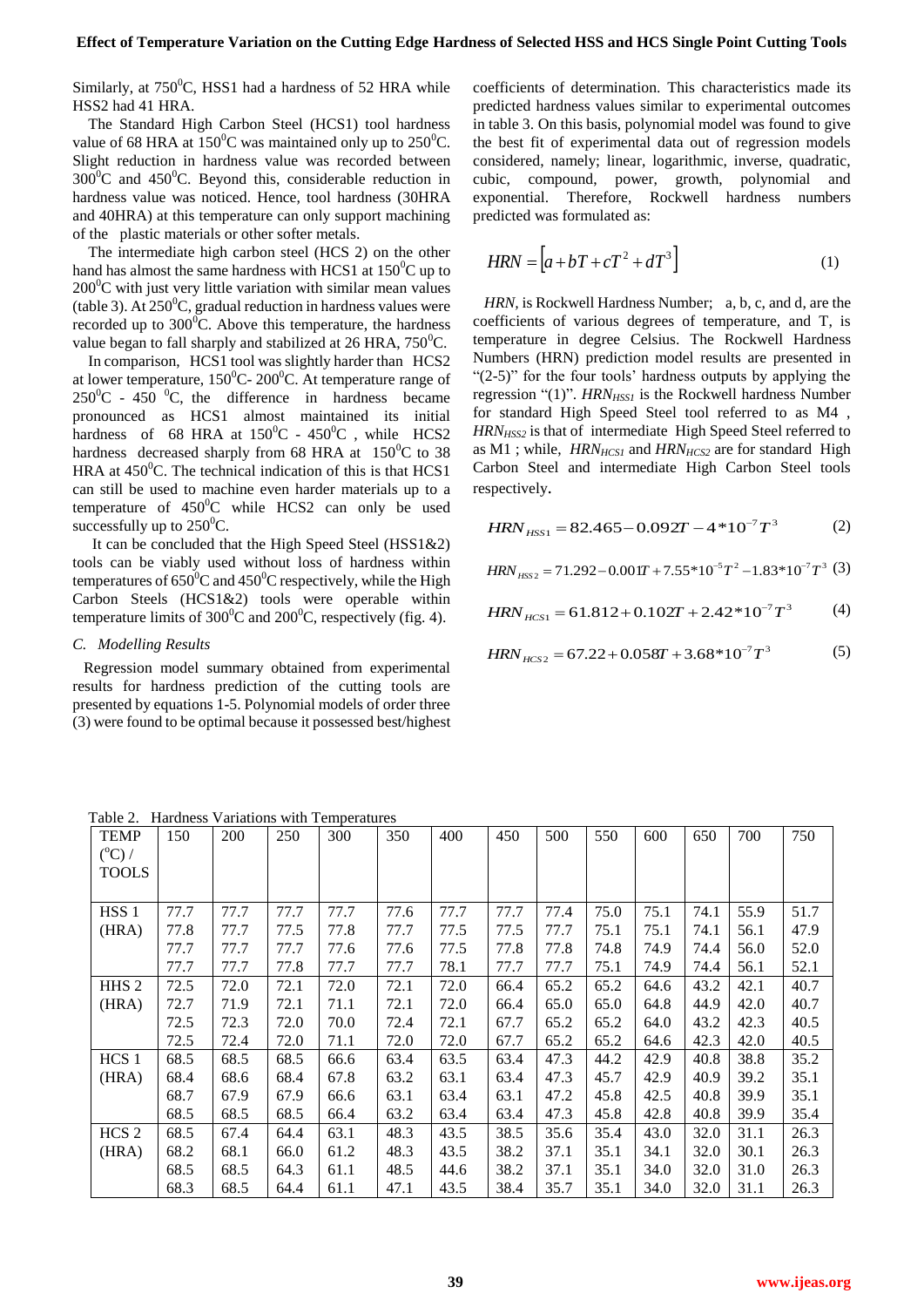|                                     |     |     |     |     |     |     |     |     |     |     |     |     | International Journal of Engineering and Applied Sciences (IJEA)<br>ISSN: 2394-3661, Volume-4, Issue-8, August 201 |  |
|-------------------------------------|-----|-----|-----|-----|-----|-----|-----|-----|-----|-----|-----|-----|--------------------------------------------------------------------------------------------------------------------|--|
| Table 3. Mean Hardness Test Results |     |     |     |     |     |     |     |     |     |     |     |     |                                                                                                                    |  |
| TEMP $(^{\circ}C)/$                 | 150 | 200 | 250 | 300 | 350 | 400 | 450 | 500 | 550 | 600 | 650 | 700 | 750                                                                                                                |  |
| <b>TOOLS</b>                        |     |     |     |     |     |     |     |     |     |     |     |     |                                                                                                                    |  |
| (Type)                              |     |     |     |     |     |     |     |     |     |     |     |     |                                                                                                                    |  |
| HSS <sub>1</sub>                    | 77  |     | 77  |     | 77  | 77  |     | 77  | 75  | 75  | 74  | 56  | 50                                                                                                                 |  |
| HSS <sub>2</sub>                    | 72  | 72  | 72  | 72  | 72  | 72  | 72  | 66  | 65  | 64  | 43  | 43  | 40                                                                                                                 |  |
| HCS 1                               | 68  | 68  | 68  | 66  | 63  | 63  | 63  | 47  | 45  | 42  | 40  | 39  | 35                                                                                                                 |  |

HCS 2 68 68 64 61 48 43 38 36 35 34 32 31 26





Fig. 4. Hardness Variation with Temperature

## IV. CONCLUSION

Dry cutting required the cutting tools to be made of material harder than the material to be cut, and the tool must be able to withstand the heat generated in the cutting process too. Hardness testing is an important and useful tool in material testing that determines quality and performance of the cutting tools. The Rockwell Hardness testing technique is one of the best methods for determining hardness of cutting tools at varying temperature under wet or dry cutting condition. Test under dry cutting condition is more popular than wet because of the need for preventive measure of corrosion caused by coolants on cutting tool and work piece.

Variation in cutting edge (tip) hardness of selected HSS and HCS single point cutting tools with change in temperature was experimentally studied under the Rockwell class 'A' hardness technique. Statistical Package for Social Sciences (SPSS) Version 16.0 for Window was for modelling. From the analysis of the experimental results, third-order polynomial regression model adequately fitted the tool hardness variation with change in temperature for the M1, M4 High Speed Steel and Q235, A36 High Carbon Steel tools. The model was highly correlated with experimental data and hence produced satisfactory results with minimum error. The established regression models can accurately predict the corresponding hardness of the stated cutting tools at a given temperature during machining operation.

The findings showed that the temperature and the corresponding hardness values obtained from the experiment were in consonant with SAE standards. This indicated that the experimental method is a good alternative to the complex methods of determining tool hardness. Besides, range of temperature that the cutting tools can survive dry cutting and the appropriate work piece materials were suggested. Optimal

selection of tool hardness and temperature for dry cutting operation will enhance process optimization, productivity and cutting economy.

#### ACKNOWLEDGMENT

The management of the Federal University of Technology, Akure, Nigeria is acknowledged for providing facilities utilized for this study.

#### **REFERENCES**

- [1] A. [Abbas, a](http://www.scopus.com.scopeesprx.elsevier.com/authid/detail.url?origin=resultslist&authorId=55443887300&zone=)nd M.N. [Minhat,](http://www.scopus.com.scopeesprx.elsevier.com/authid/detail.url?origin=resultslist&authorId=24335522000&zone=) 2013, ["A Mild Steel Shear Zone](http://www.scopus.com.scopeesprx.elsevier.com/record/display.url?eid=2-s2.0-84875594280&origin=resultslist&sort=plf-f&src=s&st1=%22cutting+tools+%22+AND+temperature&nlo=&nlr=&nls=&sid=3989C9AC7437BB41EAB542A23DA91981.aqHV0EoE4xlIF3hgVWgA%3a1320&sot=b&sdt=b&sl=47&s=TITLE-ABS-KEY%28%22cutting+tools+%22+AND+temperature%29&relpos=26&relpos=6&searchTerm=TITLE-ABS-KEY%28%5C%26quot%3Bcutting+tools+%5C%26quot%3B+AND+temperature%29)  [Temperature Minimization using Genetic Algorithm and Direct Search](http://www.scopus.com.scopeesprx.elsevier.com/record/display.url?eid=2-s2.0-84875594280&origin=resultslist&sort=plf-f&src=s&st1=%22cutting+tools+%22+AND+temperature&nlo=&nlr=&nls=&sid=3989C9AC7437BB41EAB542A23DA91981.aqHV0EoE4xlIF3hgVWgA%3a1320&sot=b&sdt=b&sl=47&s=TITLE-ABS-KEY%28%22cutting+tools+%22+AND+temperature%29&relpos=26&relpos=6&searchTerm=TITLE-ABS-KEY%28%5C%26quot%3Bcutting+tools+%5C%26quot%3B+AND+temperature%29)  [Toolbox in CNC Turning Operation"](http://www.scopus.com.scopeesprx.elsevier.com/record/display.url?eid=2-s2.0-84875594280&origin=resultslist&sort=plf-f&src=s&st1=%22cutting+tools+%22+AND+temperature&nlo=&nlr=&nls=&sid=3989C9AC7437BB41EAB542A23DA91981.aqHV0EoE4xlIF3hgVWgA%3a1320&sot=b&sdt=b&sl=47&s=TITLE-ABS-KEY%28%22cutting+tools+%22+AND+temperature%29&relpos=26&relpos=6&searchTerm=TITLE-ABS-KEY%28%5C%26quot%3Bcutting+tools+%5C%26quot%3B+AND+temperature%29), [International Review of](http://www.scopus.com.scopeesprx.elsevier.com/source/sourceInfo.url?sourceId=19500156811&origin=resultslist)  [Mechanical Engineering,](http://www.scopus.com.scopeesprx.elsevier.com/source/sourceInfo.url?sourceId=19500156811&origin=resultslist) 7(1), 38-45.
- [2] H. Ay and W.J. Yang, 1998, "Heat Transfer and Life of Metal Cutting Tools in Turning", International Journal of Heat and Mass Transfer, 41, 613-623.
- [3] G. Boothroyd G. and W.A. Knight, 1989, "Fundamentals of Machining and Machine Tools", 2nd Ed., Marcel Dekker Inc., New York.
- [4] S.K. Choudhary and G. Bartarya, 2003, "Role of Temperature and Surface Finish in Predicting Tool Wear using Neural Network and Design of Experiments", International Journal of Machine Tools and Manufacture, 43, 747-753.
- [5] P. Collier and B. Parkinson, 1980, "Workshop Process and Materials. 2<sup>nd</sup> Ed. Anchor Publications, London.
- [6] S. Crawford, 1972, "Basic Engineering Processes", 2<sup>nd</sup> Ed. Arrowsmith Publications, London, pp.73- 85.
- M.A.R. Federico and L.B. Coelho, 2008, "Turning Hardened Steel using Coated Carbide at High Cutting Speeds", Journal of the Brazilian Society of Mechanical Science and Engineering, xxx. (2), 1109.
- [8] M. Gostimirovic, P. Kovac and M. Sekulic, 2011, "An Inverse Heat Transfer Problem for Optimization of the Thermal Process in Machining", Sadhana- Indian Academy of Sciences, 36, 489–504.
- [9] W. Grzesik, 1999, "Experimental Investigation of the Cutting Temperature when Turning with Coated Index-able Inserts", International Journal of Machine Tools and Manufacture, 39, 355-369.
- [10] M. [Haddad,](http://www.scopus.com.scopeesprx.elsevier.com/authid/detail.url?origin=resultslist&authorId=55536578000&zone=) R. [Zitoune, F](http://www.scopus.com.scopeesprx.elsevier.com/authid/detail.url?origin=resultslist&authorId=6506708496&zone=). [Eyma, a](http://www.scopus.com.scopeesprx.elsevier.com/authid/detail.url?origin=resultslist&authorId=6506785664&zone=)nd B. [Castanié,](http://www.scopus.com.scopeesprx.elsevier.com/authid/detail.url?origin=resultslist&authorId=7801343444&zone=) 2013, ["Machinability and Surface Quality during High Speed Trimming of](http://www.scopus.com.scopeesprx.elsevier.com/record/display.url?eid=2-s2.0-84876478379&origin=resultslist&sort=plf-f&src=s&st1=%22cutting+tools+%22+AND+temperature&nlo=&nlr=&nls=&sid=3989C9AC7437BB41EAB542A23DA91981.aqHV0EoE4xlIF3hgVWgA%3a1320&sot=b&sdt=b&sl=47&s=TITLE-ABS-KEY%28%22cutting+tools+%22+AND+temperature%29&relpos=17&relpos=17&searchTerm=TITLE-ABS-KEY%28%5C%26quot%3Bcutting+tools+%5C%26quot%3B+AND+temperature%29)  [Multi-directional CFRP"](http://www.scopus.com.scopeesprx.elsevier.com/record/display.url?eid=2-s2.0-84876478379&origin=resultslist&sort=plf-f&src=s&st1=%22cutting+tools+%22+AND+temperature&nlo=&nlr=&nls=&sid=3989C9AC7437BB41EAB542A23DA91981.aqHV0EoE4xlIF3hgVWgA%3a1320&sot=b&sdt=b&sl=47&s=TITLE-ABS-KEY%28%22cutting+tools+%22+AND+temperature%29&relpos=17&relpos=17&searchTerm=TITLE-ABS-KEY%28%5C%26quot%3Bcutting+tools+%5C%26quot%3B+AND+temperature%29), [International Journal of Machining and](http://www.scopus.com.scopeesprx.elsevier.com/source/sourceInfo.url?sourceId=12400154711&origin=resultslist)  [Machinability of Materials,](http://www.scopus.com.scopeesprx.elsevier.com/source/sourceInfo.url?sourceId=12400154711&origin=resultslist) 13(2-3), 289-310.
- [11] R.W. John, 1989, "Machining Fundamentals (from basics to advanced techniques)". 4<sup>th</sup> Ed. Willcox Publications, U.S.A.
- [12] B. Kareem, 2010, "Manufacturing Process, Vol.II: Cutting Production Methods", Besade Publishing Press, Ondo, Nigeria.
- [13] H.A. Kishawy and M.A. Elbestawi, 1998, "Effect of Edge Preparation and Cutting Speed on Surface Integrity of Die Materials in Hard Machining", ASME International Eng. Congr, Exp. Manf.Sci, Technology, pp. 269-276.
- [14] E.G. Lowen, and M.C. Shaw, 1954, "The Analysis of Cutting Tool Temperatures", Transactions of the ASME, 76, 217-231.
- [15] P.L.B. Oxley, 1989, "Mechanics of Machining- An Analytical Approach to Assessing Machinability, Halsted Publication, New York, pp. 72-85.
- [16] Z. Pálmai, 2003, "Proposal for a New Theoretical Model of the Cutting [Tool's Flank Wear"](http://www.scopus.com.scopeesprx.elsevier.com/record/display.url?eid=2-s2.0-84877147927&origin=resultslist&sort=plf-f&src=s&st1=%22cutting+tools+%22+AND+temperature&nlo=&nlr=&nls=&sid=3989C9AC7437BB41EAB542A23DA91981.aqHV0EoE4xlIF3hgVWgA%3a1320&sot=b&sdt=b&sl=47&s=TITLE-ABS-KEY%28%22cutting+tools+%22+AND+temperature%29&relpos=4&relpos=4&searchTerm=TITLE-ABS-KEY%28%5C%26quot%3Bcutting+tools+%5C%26quot%3B+AND+temperature%29), 303(1-2), 437-445.
- [17] P.C. Pandey, and H.S. Shan, 1981, "Modern Machining Processes". Mcgraw-Hill Publications, New Delhi, pp. 7-51.
- [18] V. [Schulze, ;](http://www.scopus.com.scopeesprx.elsevier.com/authid/detail.url?origin=resultslist&authorId=7004281303&zone=) J. [Michna, F](http://www.scopus.com.scopeesprx.elsevier.com/authid/detail.url?origin=resultslist&authorId=36904859300&zone=). [Zanger,](http://www.scopus.com.scopeesprx.elsevier.com/authid/detail.url?origin=resultslist&authorId=37762413600&zone=) C. [Faltin,](http://www.scopus.com.scopeesprx.elsevier.com/authid/detail.url?origin=resultslist&authorId=55652332200&zone=) U. [Maas](http://www.scopus.com.scopeesprx.elsevier.com/authid/detail.url?origin=resultslist&authorId=7004619899&zone=) and J. [Schneider,](http://www.scopus.com.scopeesprx.elsevier.com/authid/detail.url?origin=resultslist&authorId=7404422816&zone=) 2013, ["Influence of Cutting Parameters, Tool Coatings and](http://www.scopus.com.scopeesprx.elsevier.com/record/display.url?eid=2-s2.0-84876258569&origin=resultslist&sort=plf-f&src=s&st1=%22cutting+tools+%22+AND+temperature&nlo=&nlr=&nls=&sid=3989C9AC7437BB41EAB542A23DA91981.aqHV0EoE4xlIF3hgVWgA%3a1320&sot=b&sdt=b&sl=47&s=TITLE-ABS-KEY%28%22cutting+tools+%22+AND+temperature%29&relpos=22&relpos=2&searchTerm=TITLE-ABS-KEY%28%5C%26quot%3Bcutting+tools+%5C%26quot%3B+AND+temperature%29)  [Friction on the Process Heat in Cutting Processes and Phase](http://www.scopus.com.scopeesprx.elsevier.com/record/display.url?eid=2-s2.0-84876258569&origin=resultslist&sort=plf-f&src=s&st1=%22cutting+tools+%22+AND+temperature&nlo=&nlr=&nls=&sid=3989C9AC7437BB41EAB542A23DA91981.aqHV0EoE4xlIF3hgVWgA%3a1320&sot=b&sdt=b&sl=47&s=TITLE-ABS-KEY%28%22cutting+tools+%22+AND+temperature%29&relpos=22&relpos=2&searchTerm=TITLE-ABS-KEY%28%5C%26quot%3Bcutting+tools+%5C%26quot%3B+AND+temperature%29)  [Transformations in Workpiece Surface Layers"](http://www.scopus.com.scopeesprx.elsevier.com/record/display.url?eid=2-s2.0-84876258569&origin=resultslist&sort=plf-f&src=s&st1=%22cutting+tools+%22+AND+temperature&nlo=&nlr=&nls=&sid=3989C9AC7437BB41EAB542A23DA91981.aqHV0EoE4xlIF3hgVWgA%3a1320&sot=b&sdt=b&sl=47&s=TITLE-ABS-KEY%28%22cutting+tools+%22+AND+temperature%29&relpos=22&relpos=2&searchTerm=TITLE-ABS-KEY%28%5C%26quot%3Bcutting+tools+%5C%26quot%3B+AND+temperature%29), HTM - [Journal of](http://www.scopus.com.scopeesprx.elsevier.com/source/sourceInfo.url?sourceId=21100215172&origin=resultslist)  [Heat Treatment and Materials,](http://www.scopus.com.scopeesprx.elsevier.com/source/sourceInfo.url?sourceId=21100215172&origin=resultslist) 68(1), 22-31.